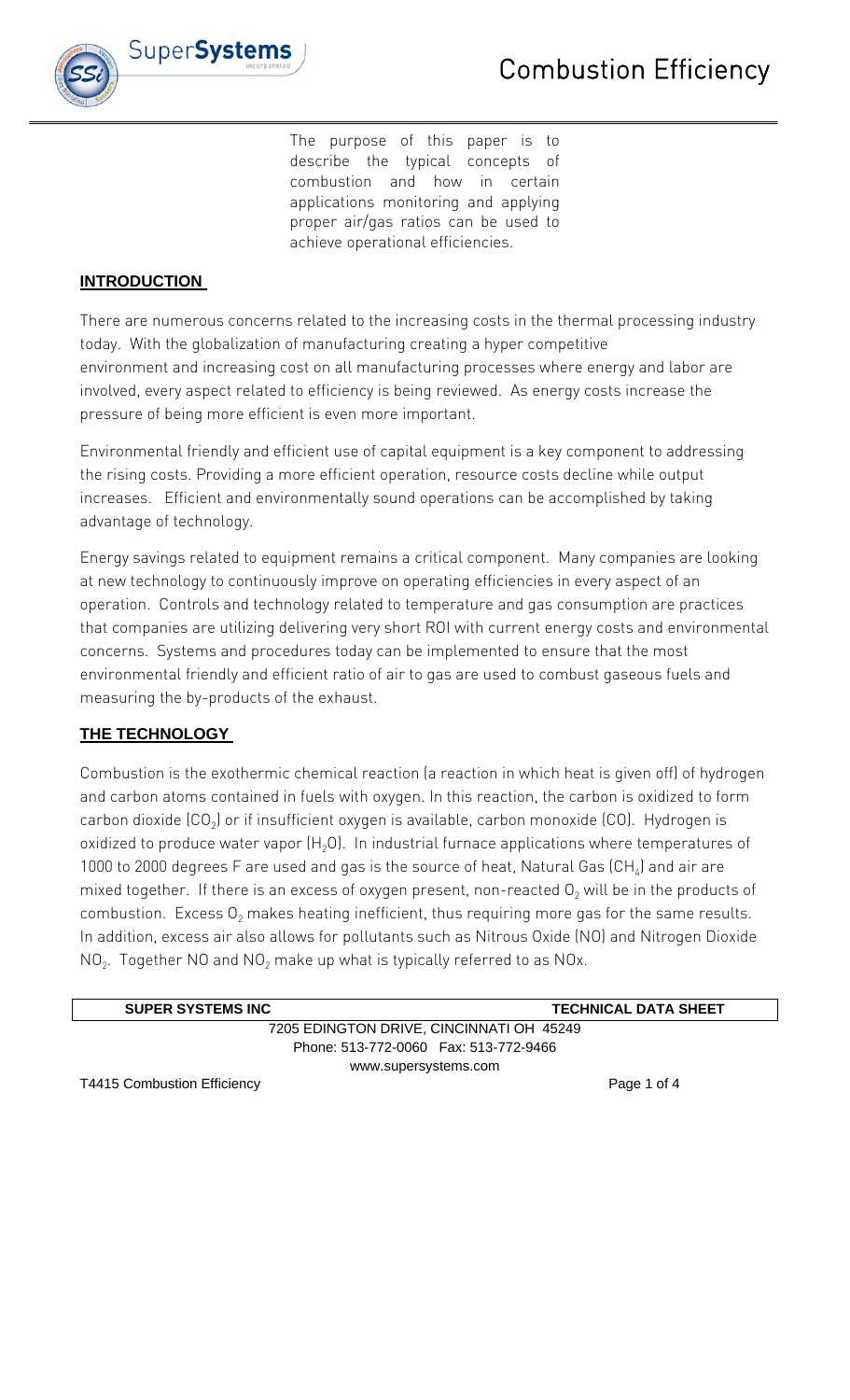

If the process is supplied with too little oxygen, then partially combusted fuel will become part of the exhaust reducing the combustion efficiency and increasing hydrocarbon emissions that lead to smog. The chart below displays the product of combustion when supplying excess gas or excess air.



According to the Department of Energy, most high temperature direct-fired furnaces, radiant tubes and boilers operate with about 10 to 20% excess combustion air at high fire to prevent the formation of dangerous CO and "soot" deposits. It is estimated that precise control of air to fuel ratio will yield 5 to 25% savings in heat generation.

### Perfect Combustion

(STOICHIOMETRIC) = exact ratio where air and fuel react and all the carbon and hydrogen atoms are combined with all the oxygen atoms.

# $CH_4 + 2O_2 \rightarrow CO_2 + 2H_2O$

Common Combustion Practice = 10 to 20% excess combustion air at high fire.

$$
CH_4 + 2O_2 \rightarrow CO_2 + 2H_2O + 2O_2
$$

The air gas ratio can be determined by analyzing the flue gas for the excess  $O_2$  present. With this information, the mixture for combustion can be altered to produce the cleanest and most efficient ratio for the process.

| <b>SUPER SYSTEMS INC</b>                 | <b>TECHNICAL DATA SHEET</b> |
|------------------------------------------|-----------------------------|
| 7205 EDINGTON DRIVE, CINCINNATI OH 45249 |                             |
| Phone: 513-772-0060  Fax: 513-772-9466   |                             |
| www.supersystems.com                     |                             |

T4415 Combustion Efficiency **Page 2 of 4** and 2 of 4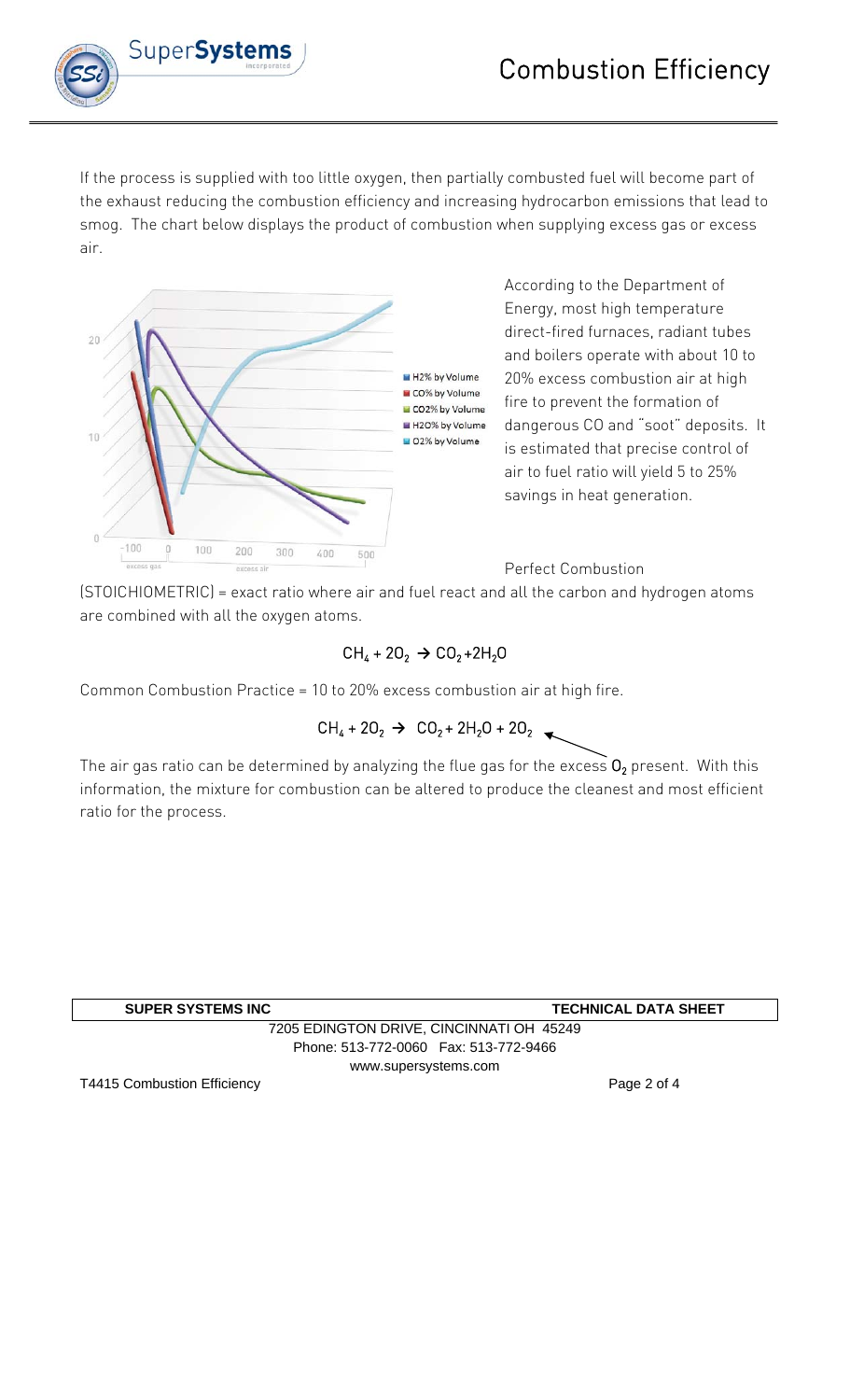

# **COMBUSTION EFFICIENCY - BENEFITS**

#### % Fuel Savings

Efficient combustion will yield more available heat. Available heat is the proportion of total heat input to a furnace that is used to heat the parts. The remainder of the heat is lost in the walls, openings and in the exhaust.

An available heat chart is an excellent basis to determine potential savings in a combustion process. To determine the potential savings, you will need the following information:

- Exhaust gas temperature as it exits the furnace, tube, etc.
- % excess air or oxygen in the flue gas (actual)
- % excess air or oxygen in the flue gas (target)

The available heat chart is shown in Figure 1.

Using the chart, determine the percent available heat under actual and target conditions. The intersection of the measured exhaust gas temperature and % excess air  $(\%O_2)$  curves provides these values.

The potential fuel savings would be calculated as follows:

% Fuel Saving = 100 x ((%AH Target - %AH Actual) / %AH Target)

| <b>SUPER SYSTEMS INC</b>                 | <b>TECHNICAL DATA SHEET</b> |
|------------------------------------------|-----------------------------|
| 7205 EDINGTON DRIVE, CINCINNATI OH 45249 |                             |
| Phone: 513-772-0060  Fax: 513-772-9466   |                             |
|                                          | www.supersystems.com        |

T4415 Combustion Efficiency **Page 3 of 4** and 2 and 2 and 2 and 2 and 2 and 2 and 2 and 2 and 2 and 2 and 2 and 2 and 2 and 2 and 2 and 2 and 2 and 2 and 2 and 2 and 2 and 2 and 2 and 2 and 2 and 2 and 2 and 2 and 2 and 2